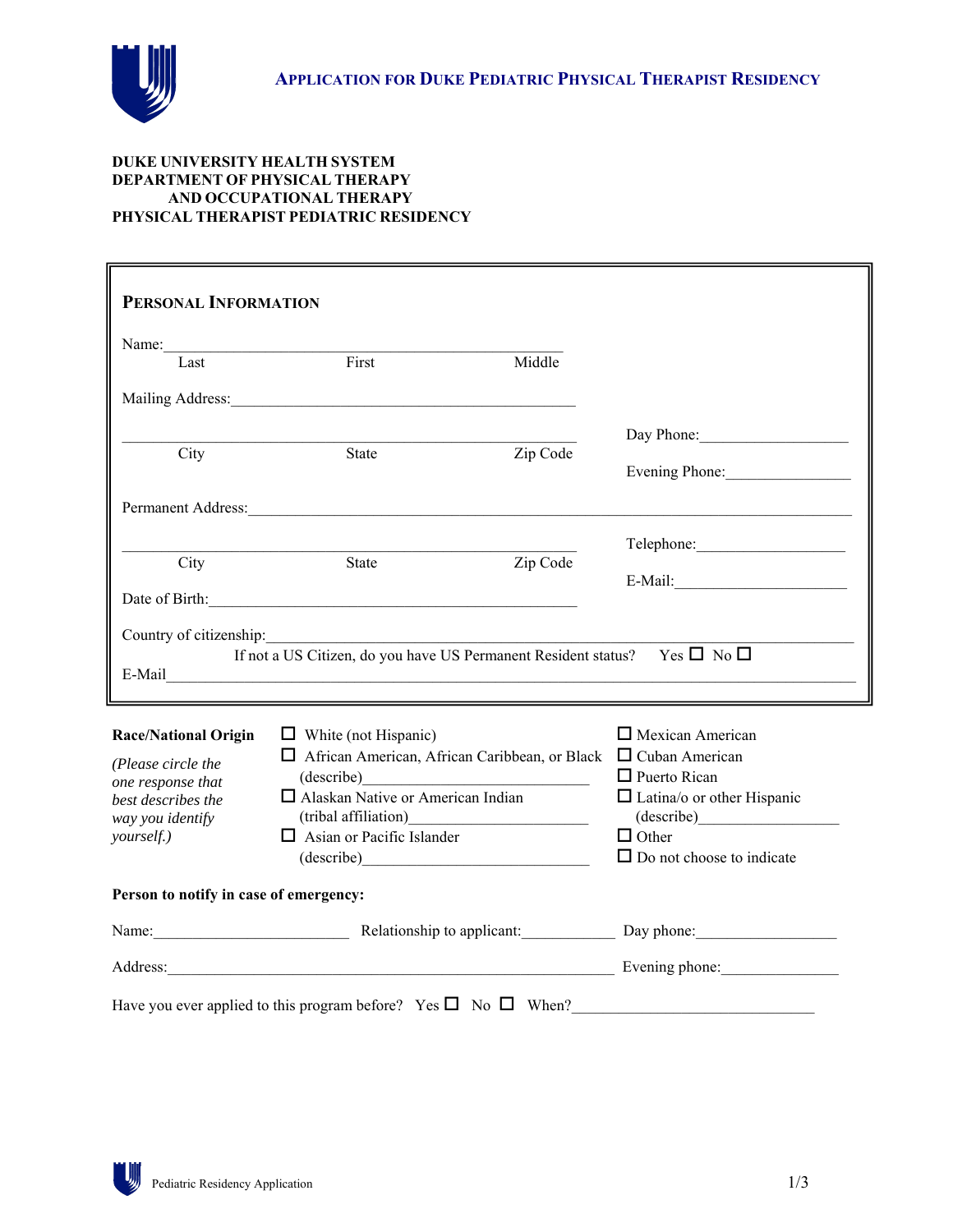## **ACADEMIC BACKGROUND:**

List all colleges and universities attended. Enclose official transcripts from Physical Therapy Program.

| <b>Institution</b>                                                                                                                           | City/State | From/To<br>$Mo/Yr/ - Mo/Yr$ Major                     | <b>Credits</b><br><b>Earned</b>                                                                                                                                                                                                | <b>Degree</b><br><b>Date</b> | <b>GPA</b> |
|----------------------------------------------------------------------------------------------------------------------------------------------|------------|-------------------------------------------------------|--------------------------------------------------------------------------------------------------------------------------------------------------------------------------------------------------------------------------------|------------------------------|------------|
|                                                                                                                                              |            | <u> 1989 - Johann John Harry, mars francuski film</u> | <u> 1990 - John Harry Barnett, francuski politik (</u>                                                                                                                                                                         |                              |            |
| Have you ever been placed on probation or dismissed from a college or university. Yes $\Box$ No $\Box$ If so, describe                       |            |                                                       |                                                                                                                                                                                                                                |                              |            |
| Does your academic record accurately reflect your capabilities? Yes $\square$ No $\square$<br>In this area, describe why or why it does not. |            |                                                       |                                                                                                                                                                                                                                |                              |            |
|                                                                                                                                              |            |                                                       |                                                                                                                                                                                                                                |                              |            |
|                                                                                                                                              |            |                                                       |                                                                                                                                                                                                                                |                              |            |
|                                                                                                                                              |            |                                                       |                                                                                                                                                                                                                                |                              |            |
| Have you been certified in any health profession(s)? Yes $\square$ No $\square$                                                              |            |                                                       | If yes, please indicate:                                                                                                                                                                                                       |                              |            |
| Profession Profession                                                                                                                        |            |                                                       | Date and the same state of the same state of the same state of the same state of the same state of the same state of the same state of the same state of the same state of the same state of the same state of the same state  |                              |            |
| Profession                                                                                                                                   |            |                                                       | Date and the second state of the second state and state and state and state and state and state and state and state and state and state and state and state and state and state and state and state and state and state and st |                              |            |
| List other fellowships or residencies to which you are applying this year.                                                                   |            |                                                       |                                                                                                                                                                                                                                |                              |            |
|                                                                                                                                              |            |                                                       |                                                                                                                                                                                                                                |                              |            |
|                                                                                                                                              |            |                                                       |                                                                                                                                                                                                                                |                              |            |
| <b>WORK/VOLUNTEER EXPERIENCE</b>                                                                                                             |            |                                                       |                                                                                                                                                                                                                                |                              |            |
| Please attach copy of resume.                                                                                                                |            |                                                       |                                                                                                                                                                                                                                |                              |            |

**RECOMMENDATIONS**